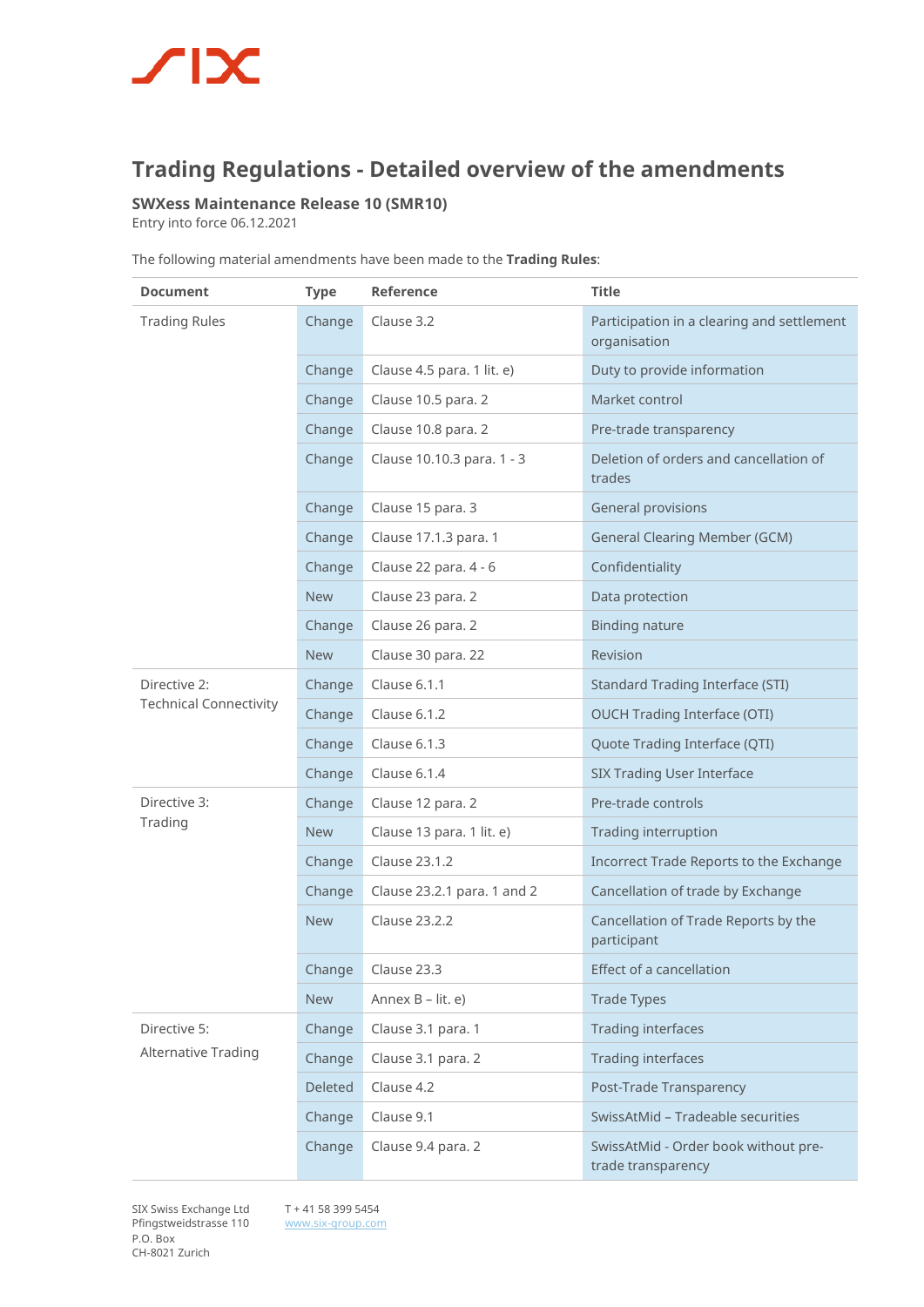| <b>Document</b>                   | <b>Type</b> | Reference                                           | <b>Title</b>                                                     |  |
|-----------------------------------|-------------|-----------------------------------------------------|------------------------------------------------------------------|--|
|                                   | <b>New</b>  | Clause 9.4 para. 4                                  | SwissAtMid - Order book without pre-<br>trade transparency       |  |
|                                   | Change      | Clause 9.5 para. 1                                  | SwissAtMid - Definition of order                                 |  |
|                                   | Change      | Clause 9.6 para. 1                                  | SwissAtMid - Order types                                         |  |
|                                   | <b>New</b>  | Clause 9.6 para. 5                                  | SwissAtMid - Order types                                         |  |
|                                   | Change      | Clause 9.7 para. 1 lit. e) - g)                     | SwissAtMid - Order specification                                 |  |
|                                   | <b>New</b>  | Clause 9.7 para. 1 lit. i) 5. and lit.<br>j) and k) | SwissAtMid - Order specification                                 |  |
|                                   | Change      | Clause 9.8                                          | SwissAtMid - Price Step                                          |  |
|                                   | <b>New</b>  | Clause 9.9                                          | SwissAtMid - Firm-up phase for indicative<br><b>Block orders</b> |  |
|                                   | Change      | Clause 9.10.1 para. 1 and 2                         | SwissAtMid - Quantity-time priority                              |  |
|                                   | Change      | Clause 9.10.2 para. 2 and 3 lit. c                  | SwissAtMid - Mid-Point Price Execution                           |  |
|                                   | <b>New</b>  | Clause 9.12 para. 2                                 | SwissAtMid - Pre-trade controls                                  |  |
|                                   | <b>New</b>  | Clause 9.14                                         | SwissAtMid - Post-Trade transparency                             |  |
|                                   | <b>New</b>  | Clause 9.15                                         | SwissAtMid - Performance score for<br>indicative Block orders    |  |
|                                   | Change      | Clause 10.1 para. 1                                 | Swiss EBBO - Tradeable securities                                |  |
|                                   | Change      | Clause 10.9                                         | Swiss EBBO - Price Steps                                         |  |
|                                   | <b>New</b>  | Clause 10.14                                        | Swiss EBBO - Post-Trade transparency                             |  |
|                                   | Change      | Clause 11.1 para. 1                                 | Quote on Demand - Tradeable securities                           |  |
|                                   | Change      | Clause 11.8 para. 1 and 2                           | Quote on Demand - Price Steps                                    |  |
|                                   | Change      | Clause 11.14                                        | Quote on Demand - Post-Trade<br>transparency                     |  |
| Directive 7:                      | Change      | Clause 5.1 para. 2                                  | Principles                                                       |  |
| Sponsored Access                  | Change      | Clause 8 para. 1                                    | Risk management controls                                         |  |
| Guideline<br>"Trading Parameters" | Change      | Annexes A, and B -<br>Clause 2                      | Market model, order types and trading<br>services                |  |
|                                   | Change      | Annexes I and Q -<br>Clause 2                       | Market model, order types and trading<br>services                |  |
|                                   | Change      | Annexes A, B, H, I and Q -<br>Clause 3              | Order values                                                     |  |
|                                   | Change      | Annexes A, B, H, I and Q -<br>Clause 5              | <b>Price Steps</b>                                               |  |
|                                   | Change      | Annexes A, B, C, D and E -<br>Clause 8              | Deadline for reporting off-order-book<br>trades                  |  |
|                                   | <b>New</b>  | Annexes I and Q -                                   | Delayed publication of off-order-book                            |  |

<sup>2</sup> | 3 SIX Swiss Exchange Ltd T + 41 58 399 5454 Pfingstweidstrasse 110 P.O. Box CH-8021 Zurich

[www.six-group.com](http://www.six-group.com/)